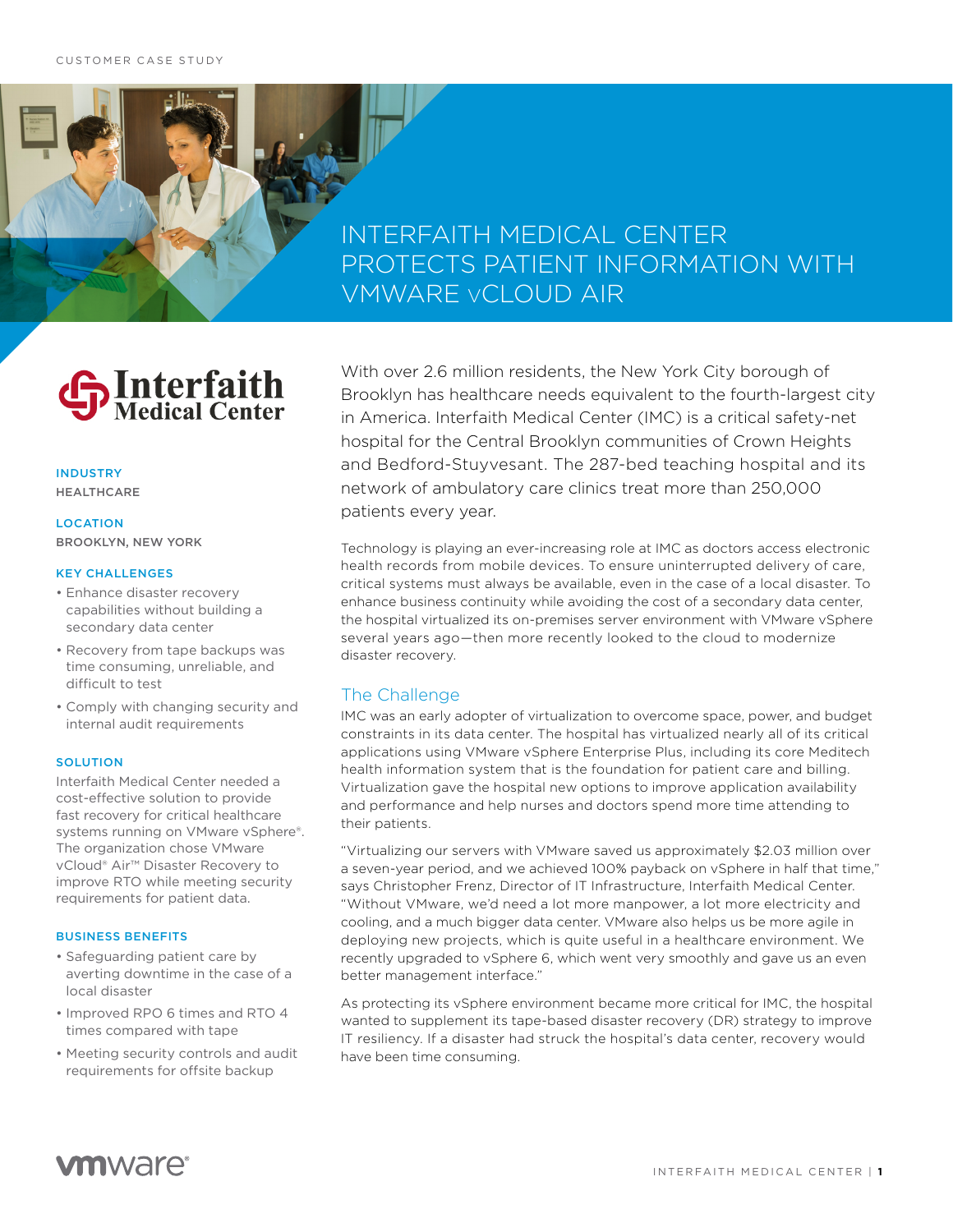"With vCloud Air Disaster Recovery, we can protect our reputation and our community by keeping critical systems accessible and recoverable."

CHRISTOPHER ERENZ DIRECTOR OF IT INFRASTRUCTURE INTERFAITH MEDICAL CENTER

"We back up our data to tape every night, but recovering from tape can be a difficult and sometimes unreliable process," says Frenz. "We wanted another option that would make it easy for us to bring our environment back online quickly if there were a disaster."

To improve recovery objectives, IMC faced a choice: build or rent another data center, or find a cloud solution. "A second data center would not be readily affordable to a hospital of our size," says Frenz. "But we also can't afford downtime. We wanted cloud-based disaster recovery, and we needed it to be secure in order to meet our compliance requirements."

# The Solution

IMC decided on VMware vCloud Air Disaster Recovery, a cloud-based DR service, based on its ability to mirror the hospital's on-premises architecture in the cloud. With vSphere-based failover, workloads in vCloud Air required no changes to IMC's network, security, or access controls.

"We wanted our virtualized infrastructure to be exactly the same in the cloud as it is on premises, so compatibility and security were big factors in going with vCloud Air," says Frenz. "It's also very easy to use, because the management tools are the same."

Virtual servers are now ready in the cloud, waiting to take over for critical applications within 15 minutes if a failure occurs in the hospital's data center. Replication at the hypervisor layer occurs automatically every four hours, six times faster than nightly tape backups. "With yCloud Air Disaster Recovery, our Meditech application servers, e-prescribing, medical coding systems, and file shares are constantly online, which is great from a business continuity standpoint," says Frenz.

vCloud Air is fully compatible with other VMware solutions IMC uses, such as VMware Horizon virtual desktops and vRealize management platform, giving the hospital a unified approach to data center management.

# **Business Results & Benefits**

Using vCloud Air Disaster Recovery, IMC can bring systems back online in just 15 minutes, even if the on-premises application servers are unresponsive. "One of the advantages to running systems in a VMware vSphere environment is that we now have an elegant, cost-effective option for disaster recovery with vCloud Air," says Frenz. "Bringing just one system back online from the previous night's tapes would take at least an hour-four times longer than with vCloud Air. We still use tape just for extra redundancy, but vCloud Air Disaster Recovery gives us much better recovery capabilities for systems critical to patient care."

By keeping systems available and giving doctors BYOD access to patient information on VMware Horizon virtual desktops, the hospital is allowing its caregivers to work as efficiently as possible. Nowhere is this efficiency more apparent or more critical than the emergency room. "If the ER gets too full, we would potentially have to divert ambulances and send patients to other hospitals," says Frenz. "With vCloud Air Disaster Recovery, we're avoiding situations that could delay patient care and decrease admissions."

# **vm**ware<sup>®</sup>